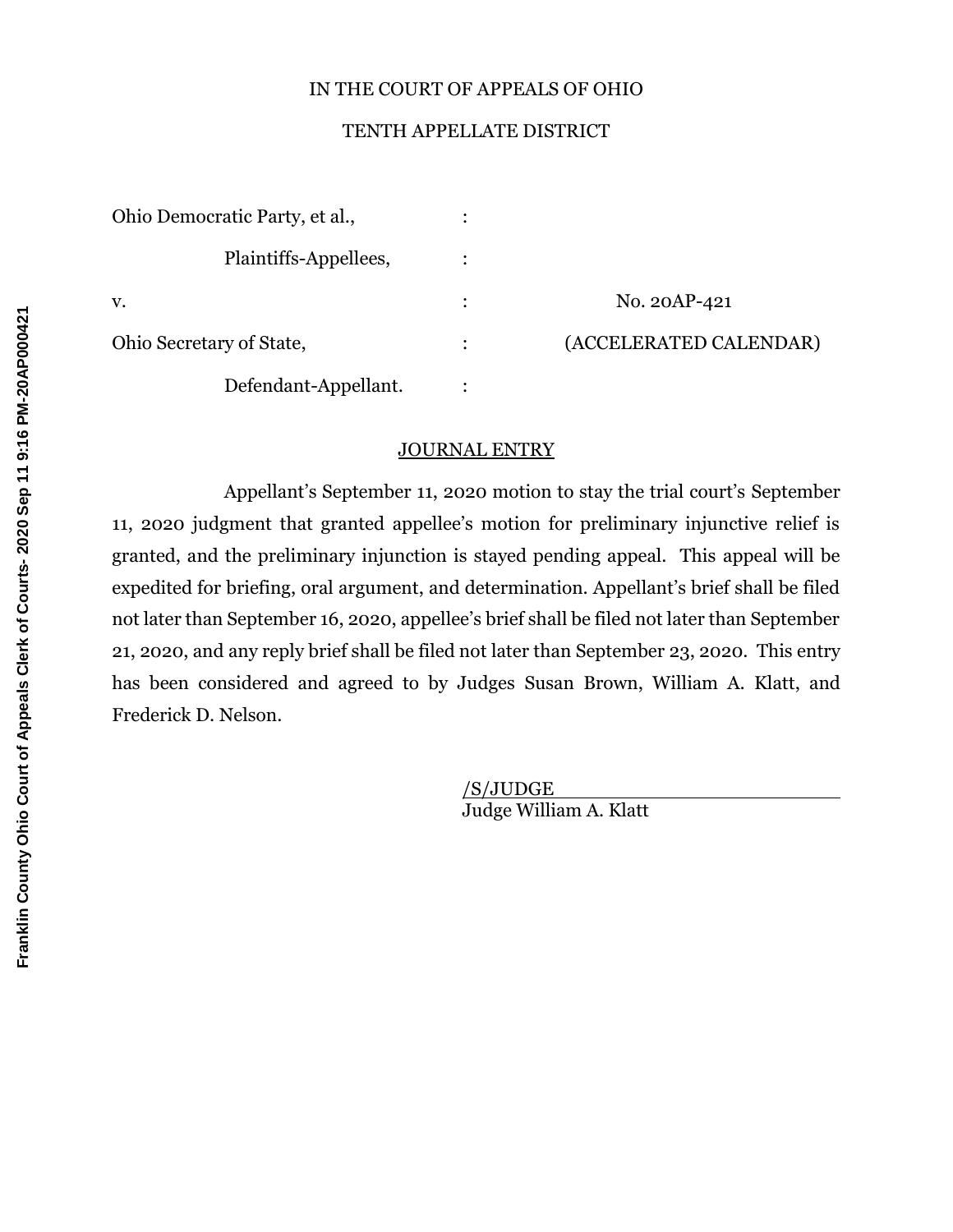## Tenth District Court of Appeals

**Date:** 09-11-2020

**Case Title:** OHIO DEMOCRATIC PARTY ET AL -VS- OHIO SECRETARY OF STATE **Case Number:** 20AP000421

**Type:** COURT ENTRY

So Ordered

BKlatt William

/s/ Judge William A. Klatt

Electronically signed on 2020-Sep-11 page 2 of 2